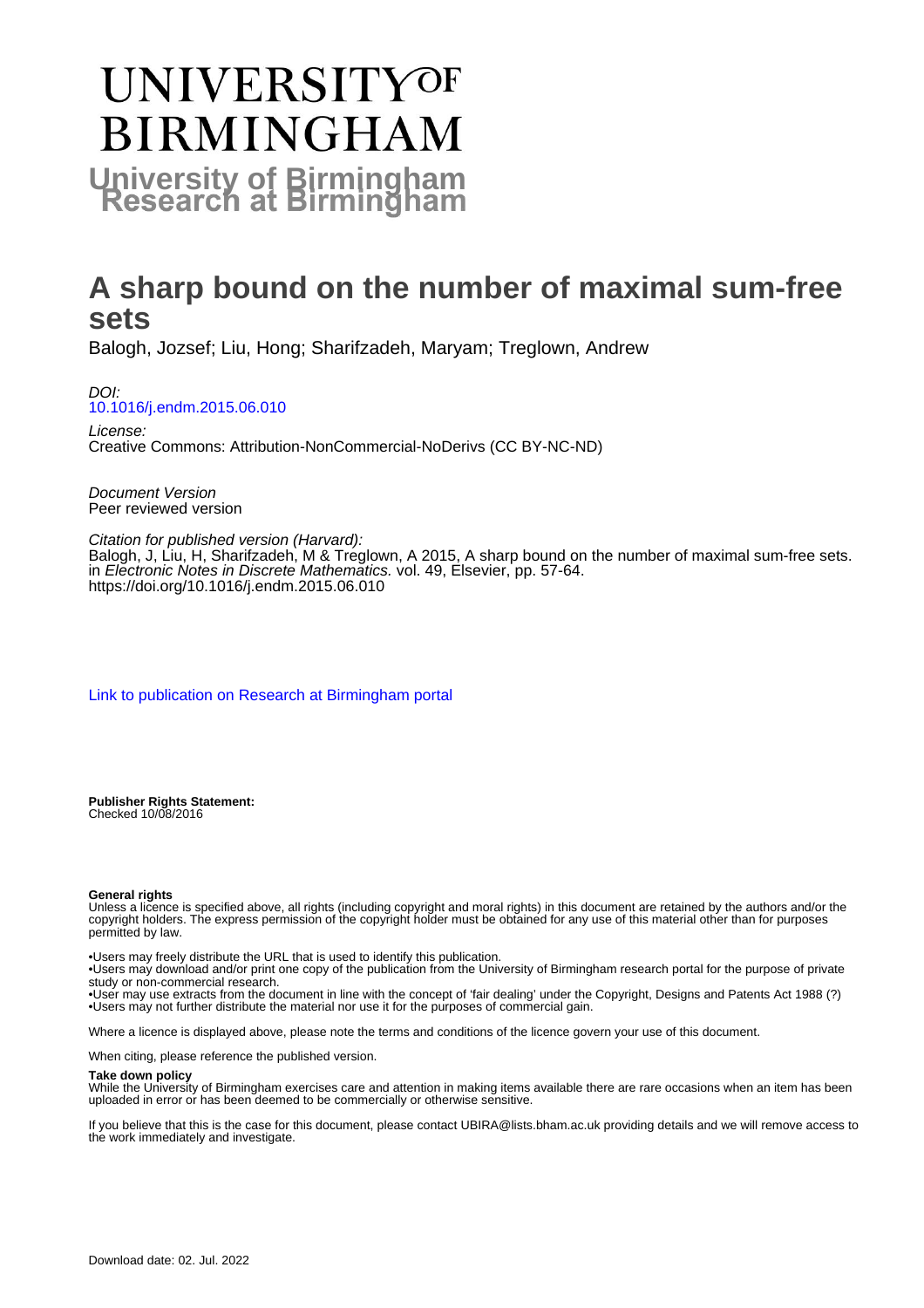## A sharp bound on the number of maximal sum-free sets

József Balogh<sup>a,1</sup> Hong Liu <sup>a,2</sup> Maryam Sharifzadeh <sup>a,3</sup> and Andrew Treglown <sup>b</sup>,<sup>4</sup>

<sup>a</sup> Department of Mathematical Sciences, University of Illinois at Urbana-Champaign, Urbana, Illinois, USA

<sup>b</sup> School of Mathematics, University of Birmingham, Birmingham, UK

### Abstract

Cameron and Erdős [7] asked whether the number of *maximal* sum-free sets in  $\{1, \ldots, n\}$  is much smaller than the number of sum-free sets. In the same paper they gave a lower bound of  $2^{\lfloor n/4 \rfloor}$  for the number of maximal sum-free sets. We prove the following: For each  $1 \leq i \leq 4$ , there is a constant  $C_i$  such that, given any  $n \equiv i \mod 4, \{1, \ldots, n\}$  contains  $(C_i + o(1))2^{n/4}$  maximal sum-free sets. Our proof makes use of container and removal lemmas of Green [9,10], a structural result of Deshouillers, Freiman, Sós and Temkin [8] and a recent bound on the number of subsets of integers with small sumset by Green and Morris [11].

Keywords: Sum-free sets, Independent sets, Container method

<sup>&</sup>lt;sup>1</sup> Email: jobal@math.uiuc.edu. Research is partially supported by Simons Fellowship, NSA Grant H98230-15-1-0002, NSF CAREER Grant DMS-0745185, Arnold O. Beckman Research Award (UIUC Campus Research Board 15006) and Marie Curie FP7-PEOPLE-2012-IIF 327763

<sup>2</sup> Email: hliu36@illinois.edu.

<sup>3</sup> Email: sharifz2@illinois.edu.

<sup>4</sup> Email: a.c.treglown@bham.ac.uk.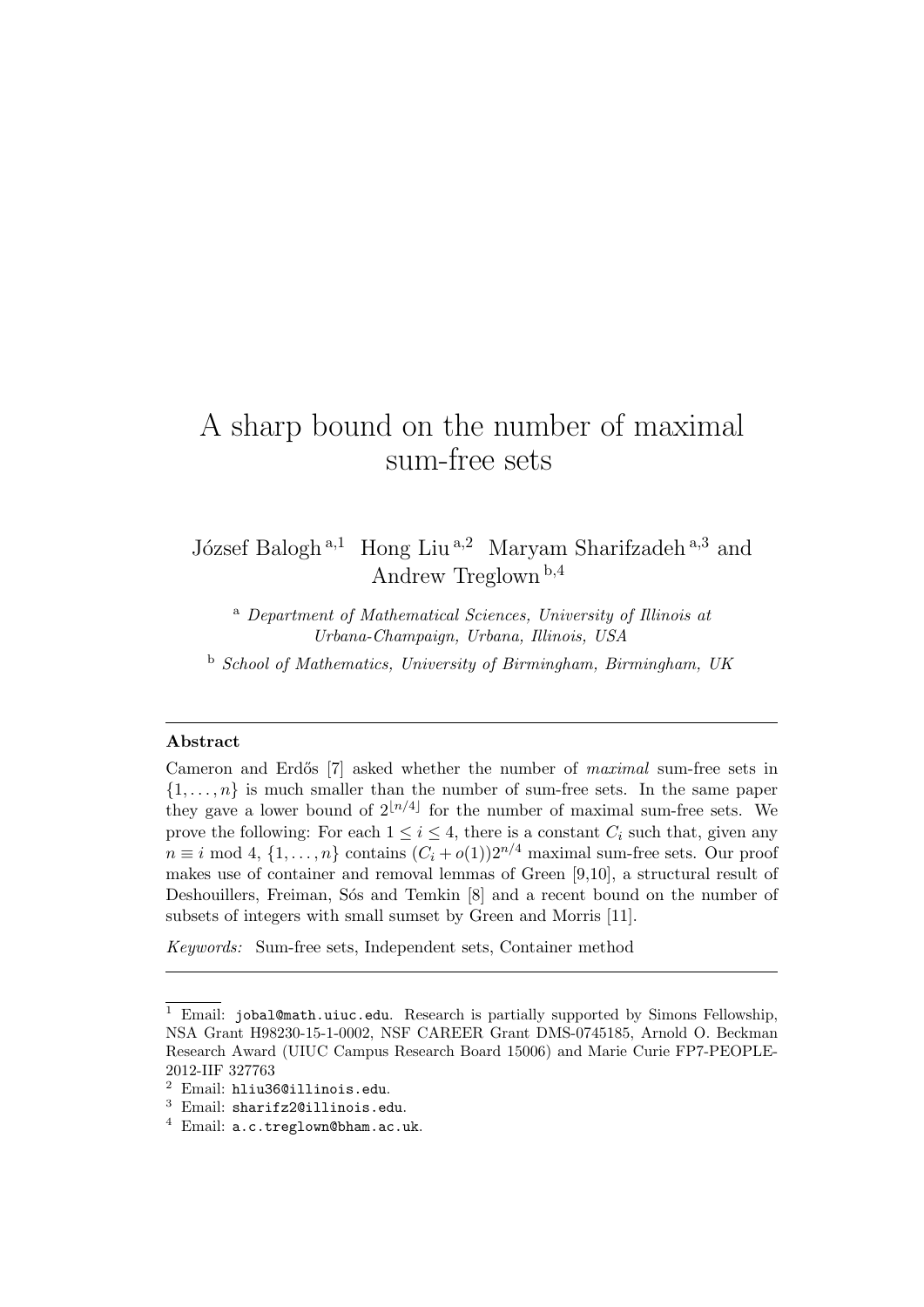### 1 Introduction

A triple x, y, z is a *Schur triple* if  $x+y=z$  (note x, y and z may not necessarily be distinct). A set S is sum-free if S does not contain a Schur triple. Let  $[n] := \{1, \ldots, n\}$ . We say that  $S \subseteq [n]$  is a maximal sum-free subset of  $[n]$ if it is sum-free and it is not properly contained in another sum-free subset of [n]. Let  $f(n)$  denote the number of sum-free subsets of [n] and  $f_{\text{max}}(n)$ denote the number of maximal sum-free subsets of  $[n]$ . The study of sum-free sets of integers has a rich history. Clearly, any set of odd integers and any subset of  $\{|n/2| + 1, \ldots, n\}$  is a sum-free set, hence  $f(n) \geq 2^{n/2}$ . Cameron and Erdős [\[6\]](#page-7-0) conjectured that  $f(n) = O(2^{n/2})$ . This conjecture was proven independently by Green [\[9\]](#page-7-1) and Sapozhenko [\[15\]](#page-7-2). In fact, they showed that there are constants  $C_1$  and  $C_2$  such that  $f(n) = (C_i + o(1))2^{n/2}$  for all  $n \equiv$ i mod 2.

In a second paper, Cameron and Erdős [\[7\]](#page-7-3) observed that  $f_{\text{max}}(n) \geq 2^{\lfloor n/4 \rfloor}$ . Noting that all the sum-free subsets of  $[n]$  described above lie in just two maximal sum-free sets, they asked whether  $f_{\text{max}}(n) = o(f(n))$  or even  $f_{\text{max}}(n) \leq$  $f(n)/2^{\varepsilon n}$  for some constant  $\varepsilon > 0$ . Luczak and Schoen [\[13\]](#page-7-4) answered this question in the affirmative, showing that  $f_{\text{max}}(n) \leq 2^{n/2-2^{-28}n}$  for sufficiently large *n*. Later, Wolfovitz [\[17\]](#page-8-0) proved that  $f_{\text{max}}(n) \leq 2^{3n/8 + o(n)}$ . More recently, the authors [\[2\]](#page-7-5) proved that the lower bound is essentially tight, proving that  $f_{\text{max}}(n) = 2^{(1/4+o(1))n}$ . In [\[3\]](#page-7-6) we give the following exact solution to the problem.

<span id="page-2-0"></span>**Theorem 1.1** For each  $1 \leq i \leq 4$ , there is a constant  $C_i$  such that, given any  $n \equiv i \mod 4$ ,  $[n]$  contains  $\overline{(C_i + o(1))2^{n/4}}$  maximal sum-free sets.

The proof draws on a number of ideas from [\[2\]](#page-7-5). In particular, as in [\[2\]](#page-7-5) we make use of 'container' and 'removal' lemmas of Green [\[9](#page-7-1)[,10\]](#page-7-7) as well as a result of Deshouillers, Freiman, Sós and Temkin [\[8\]](#page-7-8) on the structure of sumfree sets. In order to avoid over-counting the number of maximal sum-free subsets of  $[n]$ , our proof also develops a number of new ideas, thereby making the argument substantially more involved. We use a bound on the number of subsets of integers with small sumset by Green and Morris [\[11\]](#page-7-9) as well as several new bounds on the number of maximal independent sets in various graphs. Further, the proof provides information about the typical structure of the maximal sum-free subsets of  $[n]$ . Indeed, we show that almost all of the maximal sum-free subsets of  $[n]$  look like one of two particular extremal constructions (see Section [2.3](#page-4-0) for more details).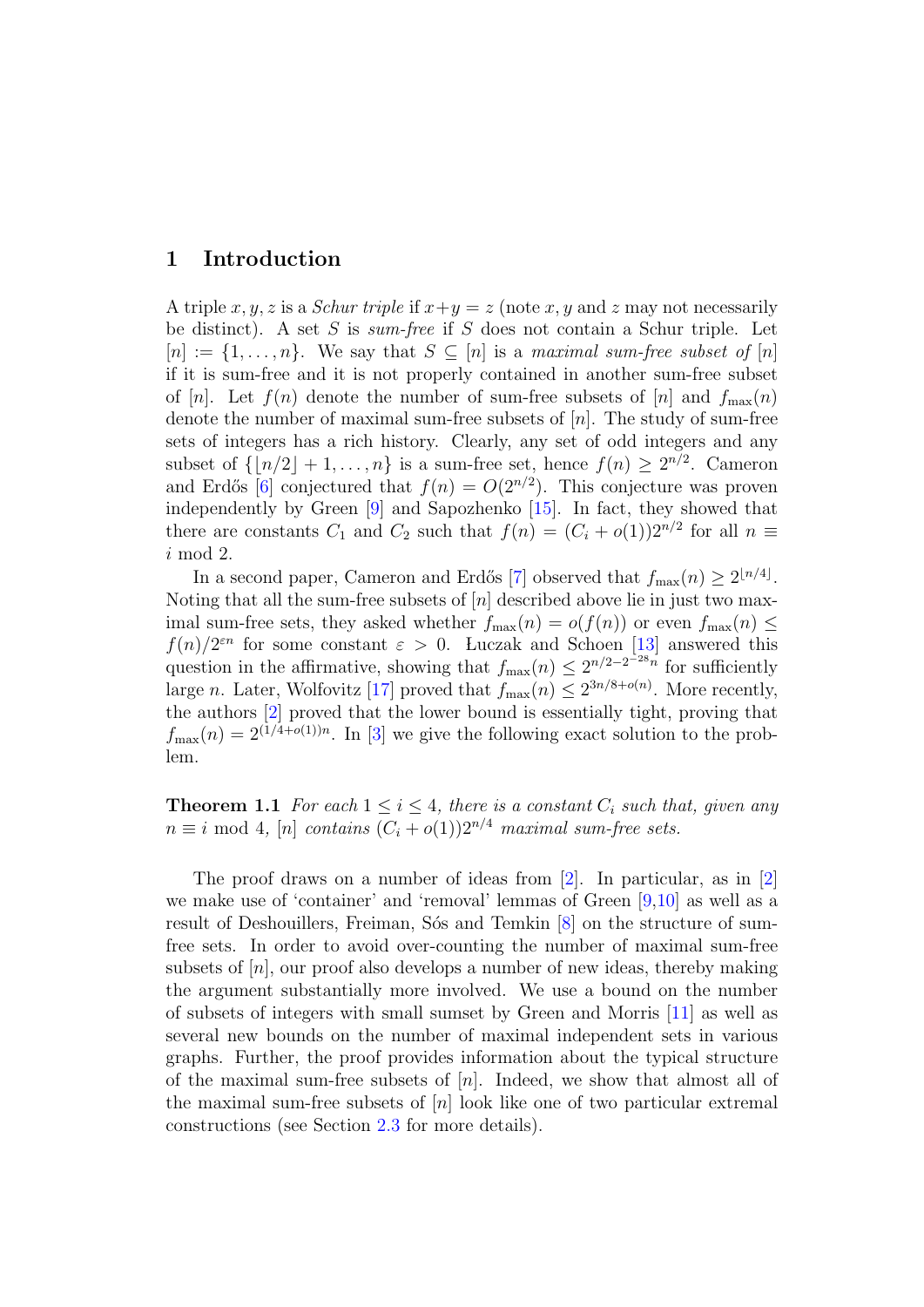### 2 Background and an overview of the proof of Theorem [1.1](#page-2-0)

### 2.1 Independence and container theorems

An exciting recent development in combinatorics and related areas has been the emergence of 'independence' as a unifying concept. To be more precise, let V be a set and  $\mathcal E$  a collection of subsets of V. We say that a subset I of V is an *independent set* if I does not contain any element of  $\mathcal E$  as a subset. For example, if  $V := [n]$  and  $\mathcal E$  is the collection of all Schur triples in [n] then an independent set  $I$  is simply a sum-free set. It is often helpful to think of  $(V, \mathcal{E})$  as a hypergraph with vertex set V and edge set  $\mathcal{E}$ ; thus an independent set I corresponds to an independent set in the hypergraph.

So-called 'container results' have emerged as a powerful tool for attacking many problems that concern counting independent sets. Roughly speaking, container results state that the independent sets of a given hypergraph H lie only in a 'small' number of subsets of the vertex set of  $H$  (referred to as containers), where each of these containers is an 'almost independent set'. Balogh, Morris and Samotij [\[4\]](#page-7-10) and independently Saxton and Thomason [\[16\]](#page-8-1), proved general container theorems for hypergraphs whose edge distribution satisfies certain boundedness conditions.

In the proof of Theorem [1.1](#page-2-0) we apply the following container theorem of Green [\[9\]](#page-7-1).

<span id="page-3-0"></span>**Lemma 2.1 (Proposition 6 in [\[9\]](#page-7-1))** There exists a family  $\mathcal F$  of subsets of [n] with the following properties.

- (i) Every member of  $\mathcal F$  has at most  $o(n^2)$  Schur triples.
- (ii) If  $S \subseteq [n]$  is sum-free, then S is contained in some member of  $\mathcal{F}$ . (iii)  $|\mathcal{F}| = 2^{o(n)}$ .
- (iv) Every member of F has size at most  $(1/2 + o(1))n$ .

We refer to the sets in  $\mathcal F$  as *containers*.

In [\[2\]](#page-7-5) we used Lemma [2.1](#page-3-0) to prove that  $f_{\text{max}}(n) = 2^{(1+o(1))n/4}$ . Indeed, we showed that every  $F \in \mathcal{F}$  contains at most  $2^{(1+o(1))n/4}$  maximal sum-free subsets of  $[n]$  which by (ii) and (iii) yields the desired result. To obtain an exact bound on  $f_{\text{max}}(n)$  it is not sufficient to give a tight general bound on the number of maximal sum-free subsets of [n] that lie in a container  $F \in \mathcal{F}$ . Indeed, such an  $F \in \mathcal{F}$  could contain  $O(2^{n/4})$  maximal sum-free subsets of [n], and thus together with (iii) this still gives an error term in the exponent. In general, since containers may overlap, applications of container results may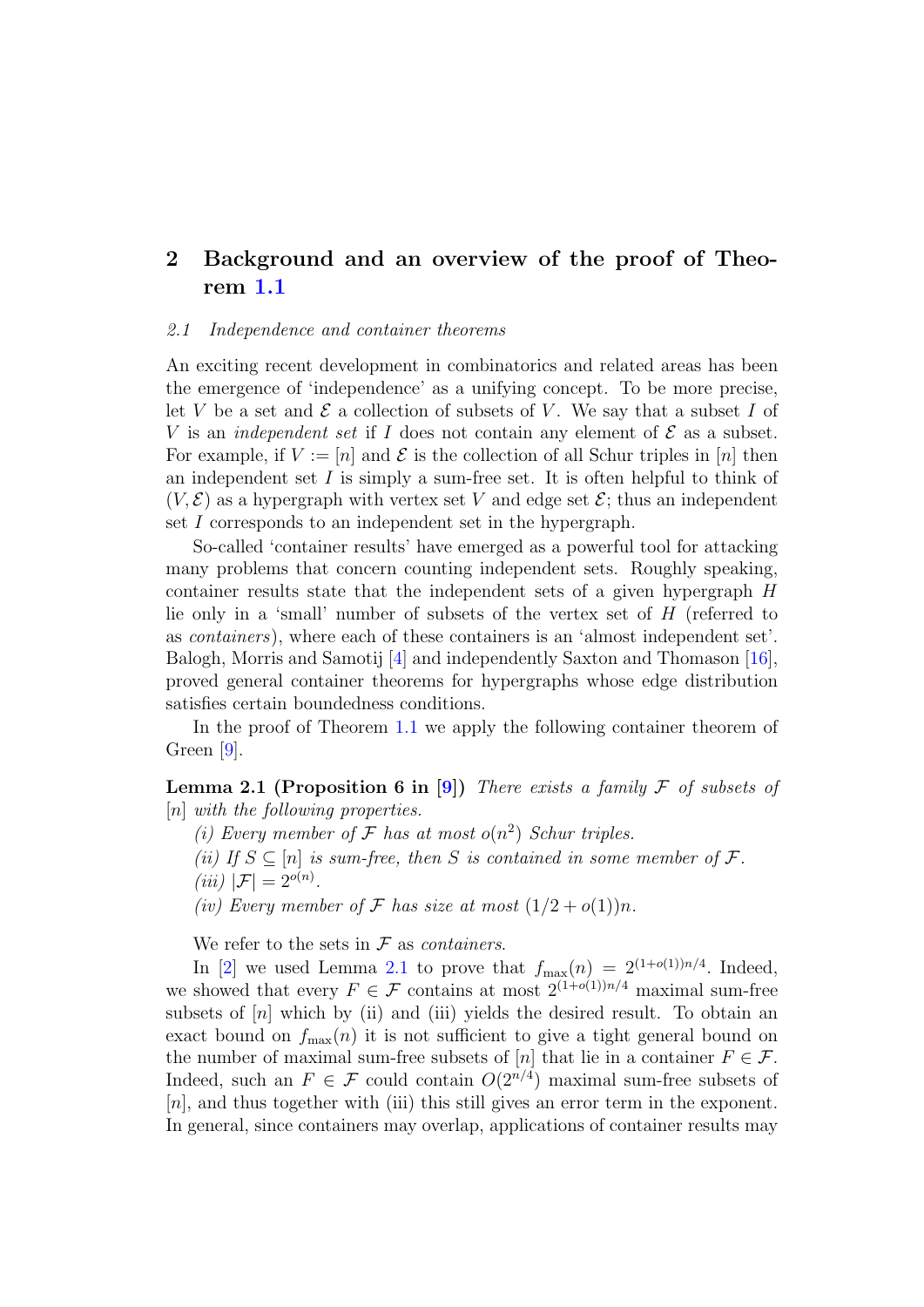lead to 'over-counting'.

We therefore need to count the number of maximal sum-free subsets of  $[n]$ in a more refined way. To explain our method, we first need to describe the constructions which imply that  $f_{\text{max}}(n) \geq 2^{\lfloor n/4 \rfloor}$ .

### <span id="page-4-2"></span>2.2 Lower bound constructions

The following construction of Cameron and Erdős [\[7\]](#page-7-3) implies that  $f_{\text{max}}(n) \geq$  $2^{\lfloor n/4 \rfloor}$ . Let  $n \in \mathbb{N}$  and let  $m = n$  or  $m = n - 1$ , whichever is even. Let S consist of m together with precisely one number from each pair  $\{x, m - x\}$ for odd  $x < m/2$ . Then S is sum-free. Moreover, although S may not be maximal, no further odd numbers less than  $m$  can be added, so distinct  $S$  lie in distinct maximal sum-free subsets of  $[n]$ .

The following construction from [\[2\]](#page-7-5) also yields the same lower bound on  $f_{\text{max}}(n)$ . Suppose that  $4|n$  and set  $I_1 := \{n/2+1, \ldots, 3n/4\}$  and  $I_2 := \{3n/4+\}$  $1, \ldots, n$ . First choose the element  $n/4$  and a set  $S' \subseteq I_2$ . Then for every  $x \in I_2 \setminus S'$ , choose  $x - n/4 \in I_1$ . The resulting set S is sum-free but may not be maximal. However, no further element in  $I_2$  can be added, thus distinct S lie in distinct maximal sum-free sets in [n]. There are  $2^{|I_2|} = 2^{n/4}$  ways to choose S.

### <span id="page-4-0"></span>2.3 Counting maximal sum-free sets

The following result provides structural information about the containers  $F \in$ F. Lemma [2.2](#page-4-1) is implicitly stated in [\[2\]](#page-7-5) and was essentially proven in [\[9\]](#page-7-1). It is an immediate consequence of a result of Deshouillers, Freiman, Sos and Temkin [\[8\]](#page-7-8) on the structure of sum-free sets and a removal lemma of Green [\[10\]](#page-7-7). Here  $O$  denotes the set of odd numbers in  $[n]$ .

### <span id="page-4-1"></span>**Lemma 2.2** If  $F \subseteq [n]$  has  $o(n^2)$  Schur triples then either

 $(a)$  |F|  $\leq 0.47n$ ; or one of the following holds for some  $-o(1) \leq \gamma = \gamma(n) \leq 0.03$ : (b)  $|F| = \left(\frac{1}{2} - \gamma\right)n$  and  $F = A \cup B$  where  $|A| = o(n)$  and  $B \subseteq [(1/2 \gamma$ )n, n] is sum-free; (c)  $|F| = \left(\frac{1}{2} - \gamma\right)n$  and  $F = A \cup B$  where  $|A| = o(n)$  and  $B \subseteq O$ .

The crucial idea in the proof of Theorem [1.1](#page-2-0) is that we show 'most' of the maximal sum-free subsets of  $[n]$  'look like' the examples given in Section [2.2:](#page-4-2) We first show that containers of type (a) house only a small (at most  $2^{0.249n}$ ) number of maximal sum-free subsets of  $[n]$ . For type (b) containers we split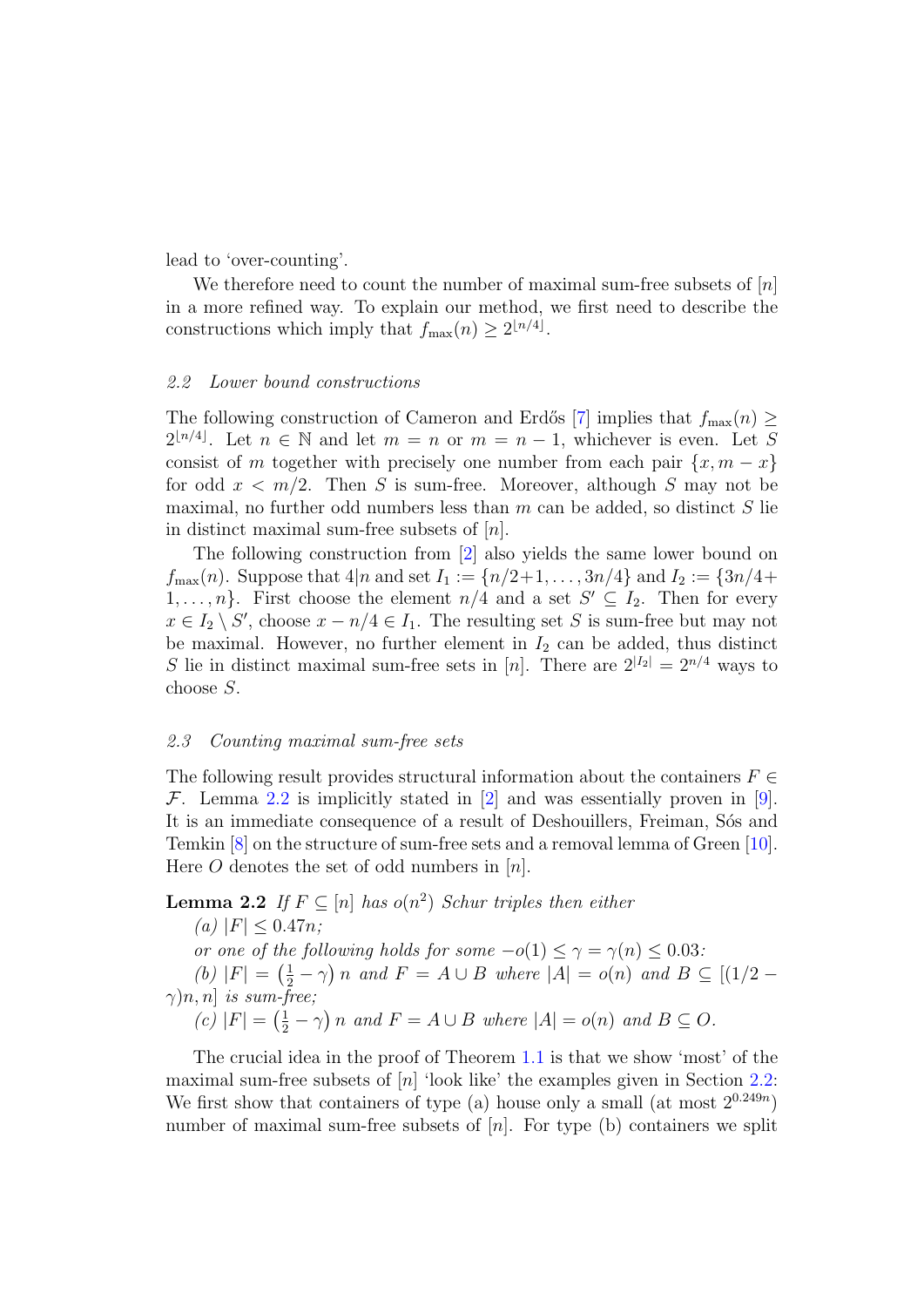the argument into two parts. More precisely, we count the number of maximal sum-free subsets S of  $[n]$  with the property that (i) the smallest element of S is  $n/4 \pm o(n)$  and (ii) the second smallest element of S is at least  $n/2 - o(n)$ . (For this we use a direct argument rather than counting such sets within the containers.) We then show that the number of maximal sum-free subsets of [n] that lie in type (b) containers but that fail to satisfy one of (i) and (ii) is small  $(o(2^{n/4}))$ . We use a similar idea for type (c) containers. Indeed, we show directly that the number of maximal sum-free subsets of  $[n]$  that contain at *most* one even number is  $O(2^{n/4})$ . We then show that the number of maximal sum-free subsets of  $[n]$  that lie in type  $(c)$  containers and which contain two or more even numbers is small  $(o(2^{n/4}))$ .

### 2.4 Counting maximal independent sets in link graphs

In each of our cases, we give an upper bound on the number of maximal sumfree sets in a container by counting the number of maximal independent sets in various auxiliary graphs. (Similar techniques were used in [\[17,](#page-8-0)[2\]](#page-7-5), and in the graph setting in [\[5\]](#page-7-11).)

More precisely, for any subsets  $B, S \subseteq [n]$ , let  $L_S[B]$  be the link graph of S on B defined as follows. The vertex set of  $L_S[B]$  is B. The edge set of  $L_S[B]$ consists of the following two types of edges:

(i) Two vertices x and y are adjacent if there exists an element  $z \in S$  such that  $\{x, y, z\}$  forms a Schur triple;

(ii) There is a loop at a vertex x if  $\{x, x, z\}$  forms a Schur triple for some  $z \in S$  or if  $\{x, z, z'\}$  forms a Schur triple for some  $z, z' \in S$ .

The following simple lemma from [\[2\]](#page-7-5) is crucial for the proof of Theorem [1.1.](#page-2-0)

<span id="page-5-0"></span>**Lemma 2.3** ([\[2\]](#page-7-5)) Suppose that B and S are both sum-free subsets of [n]. If  $I \subseteq B$  is such that  $S \cup I$  is a maximal sum-free subset of [n], then I is a maximal independent set in  $G := L_S[B]$ .

Suppose that  $F \in \mathcal{F}$  is a container of type (c). Then  $F = A \cup B$  where  $|A| = o(n)$  and  $B \subseteq O$ . Notice that every maximal sum-free subset of [n] in  $F$  can be obtained in the following two steps:

(1) Choose a sum-free set  $S \subseteq A$ .

(2) Extend S in B, i.e. choose a set  $R \subseteq B$  such that  $R \cup S$  is a maximal sum-free subset of  $|n|$ .

Note that by Lemma [2.3,](#page-5-0) the number of possible extensions in (2) is bounded from above by the number of maximal independent sets in the link graph  $L_S[B]$ . So Lemma [2.3](#page-5-0) can be used to give an upper bound on the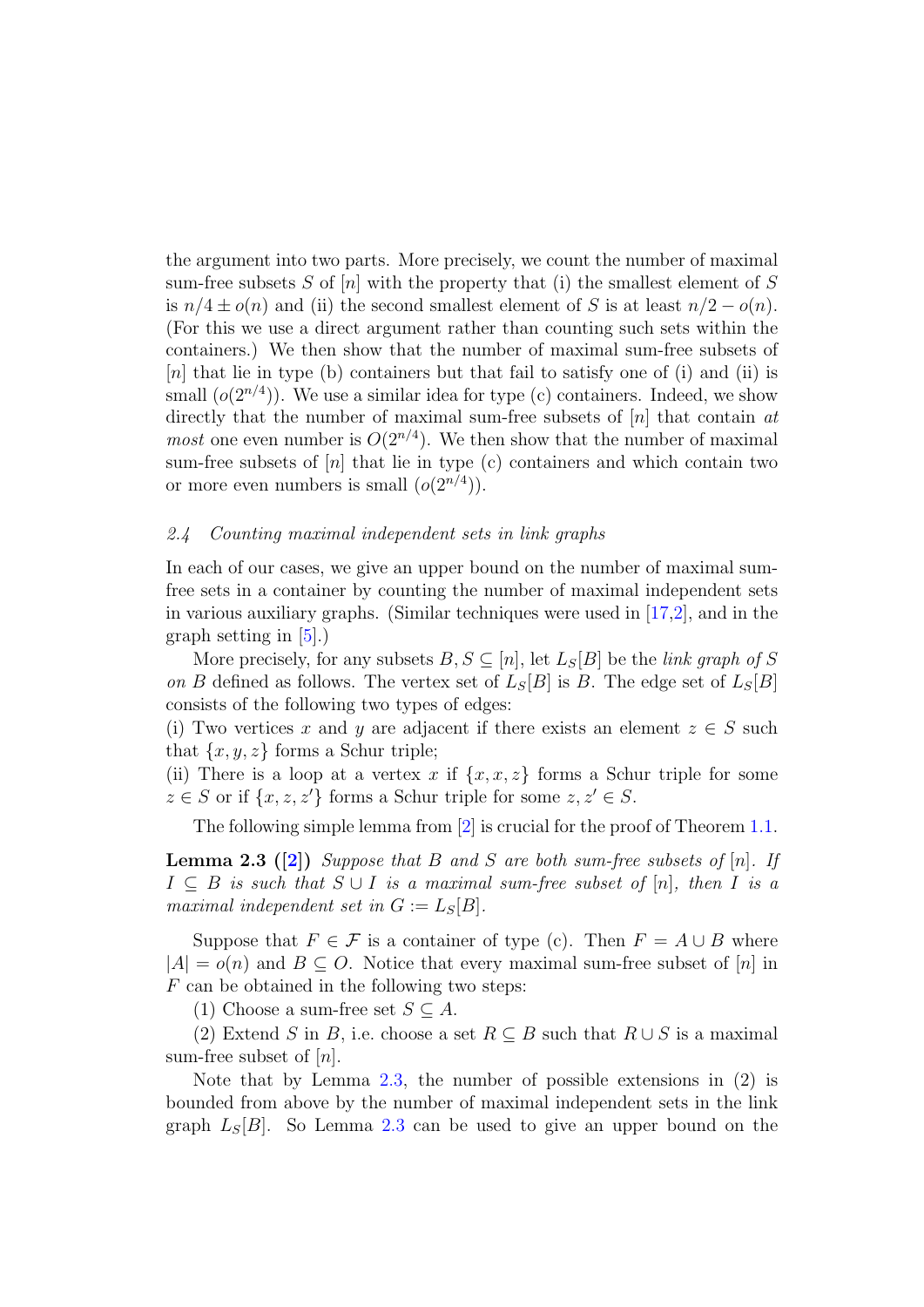number of sum-free subsets of  $[n]$  in F. We use the same approach to count maximal sum-free sets in containers of type (a) and (b).

To count the number of extensions in (2) we make use of several bounds on the number of maximal independent sets in various graphs.

<span id="page-6-0"></span>**Theorem 2.4** Suppose that G is a graph on n vertices. Let  $MIS(G)$  denote the number of maximal independent sets in G. Then the following bounds hold.

- (*i*) MIS(*G*)  $\leq 3^{n/3}$ ;
- (ii)  $MIS(G) \leq 2^{n/2}$  if G is additionally triangle-free;
- (iii) MIS(G)  $\leq 2^{n/2-k/25}$  if G is triangle-free and contains k vertex-disjoint paths on 3 vertices.

Theorem [2.4\(](#page-6-0)i) was proven by Moon and Moser  $[14]$ ; we use it count the number of maximal sum-free subsets of  $[n]$  housed in type (a) containers. Theorem [2.4\(](#page-6-0)ii) was proven in [\[12\]](#page-7-13) and Theorem 2.4(iii) in [\[1\]](#page-7-14); both are used to count the number of maximal sum-free subsets of  $[n]$  housed in type  $(a)$ containers. Another, more technical, bound on  $MIS(G)$  is proved in [\[3\]](#page-7-6) and used in the case of type (c) containers.

### 2.5 The number of sets with small sumset

We also make use of the following result which bounds the number of sets with small sumset.

**Lemma 2.5 (Green and Morris [\[11\]](#page-7-9))** Fix  $\delta > 0$  and  $R > 0$ . Then the following hold for all integers  $s \geq s_0(\delta, R)$ . For any  $D \in \mathbb{N}$  there are at most

$$
2^{\delta s} \binom{\frac{1}{2}Rs}{s} D^{\lfloor R+\delta \rfloor}
$$

sets  $S \subseteq [D]$  with  $|S| = s$  and  $|S + S| \le R|S|$ .

Acknowledgements. The authors are grateful to the BRIDGE strategic alliance between the University of Birmingham and the University of Illinois at Urbana-Champaign. This research was conducted as part of the 'Building Bridges in Mathematics' BRIDGE Seed Fund project.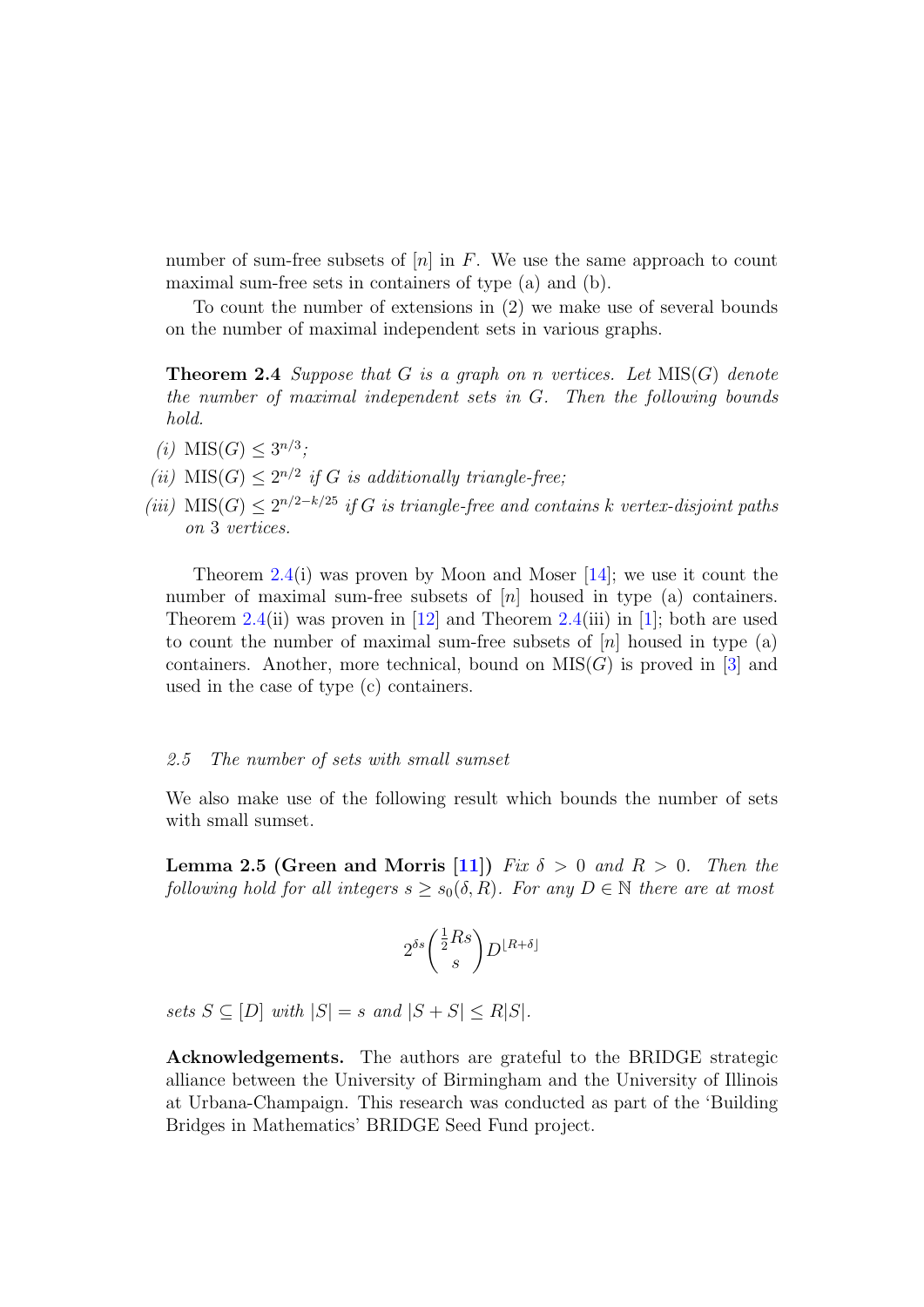### References

- <span id="page-7-14"></span>[1] J. Balogh, H. Liu, S. Petříčková and M. Sharifzadeh, The typical structure of maximal triangle-free graphs, submitted.
- <span id="page-7-5"></span>[2] J. Balogh, H. Liu, M. Sharifzadeh and A. Treglown, The number of maximal sum-free subsets of integers, *Proc. Amer. Math. Soc.*, to appear.
- <span id="page-7-6"></span>[3] J. Balogh, H. Liu, M. Sharifzadeh and A. Treglown, Sharp bound on the number of maximal sum-free subsets of integers, submitted.
- <span id="page-7-10"></span>[4] J. Balogh, R. Morris and W. Samotij, Independent sets in hypergraphs, J. Amer. Math. Soc., 28, (2015), 669–709.
- <span id="page-7-11"></span>[5] J. Balogh and S. Petříčková, The number of the maximal triangle-free graphs, Bull. London Math. Soc., 46, (2014), 1003–1006.
- <span id="page-7-0"></span>[6] P. Cameron and P. Erd˝os, On the number of sets of integers with various properties, in Number Theory (R.A. Mollin, ed.), 61–79, Walter de Gruyter, Berlin, 1990.
- <span id="page-7-3"></span>[7] P. Cameron and P. Erdős, Notes on sum-free and related sets, *Combin. Probab.* Comput., 8, (1999), 95–107.
- <span id="page-7-8"></span>[8] J. Deshouillers, G. Freiman, V. Sós and M. Temkin, On the structure of sumfree sets II,  $Ast\acute{e}risque$ , 258, (1999), 149–161.
- <span id="page-7-1"></span>[9] B. Green, The Cameron-Erdős conjecture, *Bull. London Math. Soc.*, 36, (2004), 769–778.
- <span id="page-7-7"></span>[10] B. Green, A Szemerédi-type regularity lemma in abelian groups, with applications, Geom. Funct. Anal., 15, (2005), 340–376.
- <span id="page-7-9"></span>[11] B. Green, R. Morris, Counting sets with small sumset and applications, Combinatorica, to appear.
- <span id="page-7-13"></span>[12] M. Hujter and Z. Tuza, The number of maximal independent sets in trianglefree graphs, SIAM J. Discrete Math., 6, (1993), 284–288.
- <span id="page-7-4"></span>[13] T. Luczak and T. Schoen, On the number of maximal sum-free sets, Proc. Amer. Math. Soc., 129, (2001), 2205–2207.
- <span id="page-7-12"></span>[14] J.W. Moon and L. Moser, On cliques in graphs, Israel J. Math., 3, (1965), 23–28.
- <span id="page-7-2"></span>[15] A.A. Sapozhenko, The Cameron-Erdős conjecture, (Russian) Dokl. Akad. Nauk., 393, (2003), 749–752.